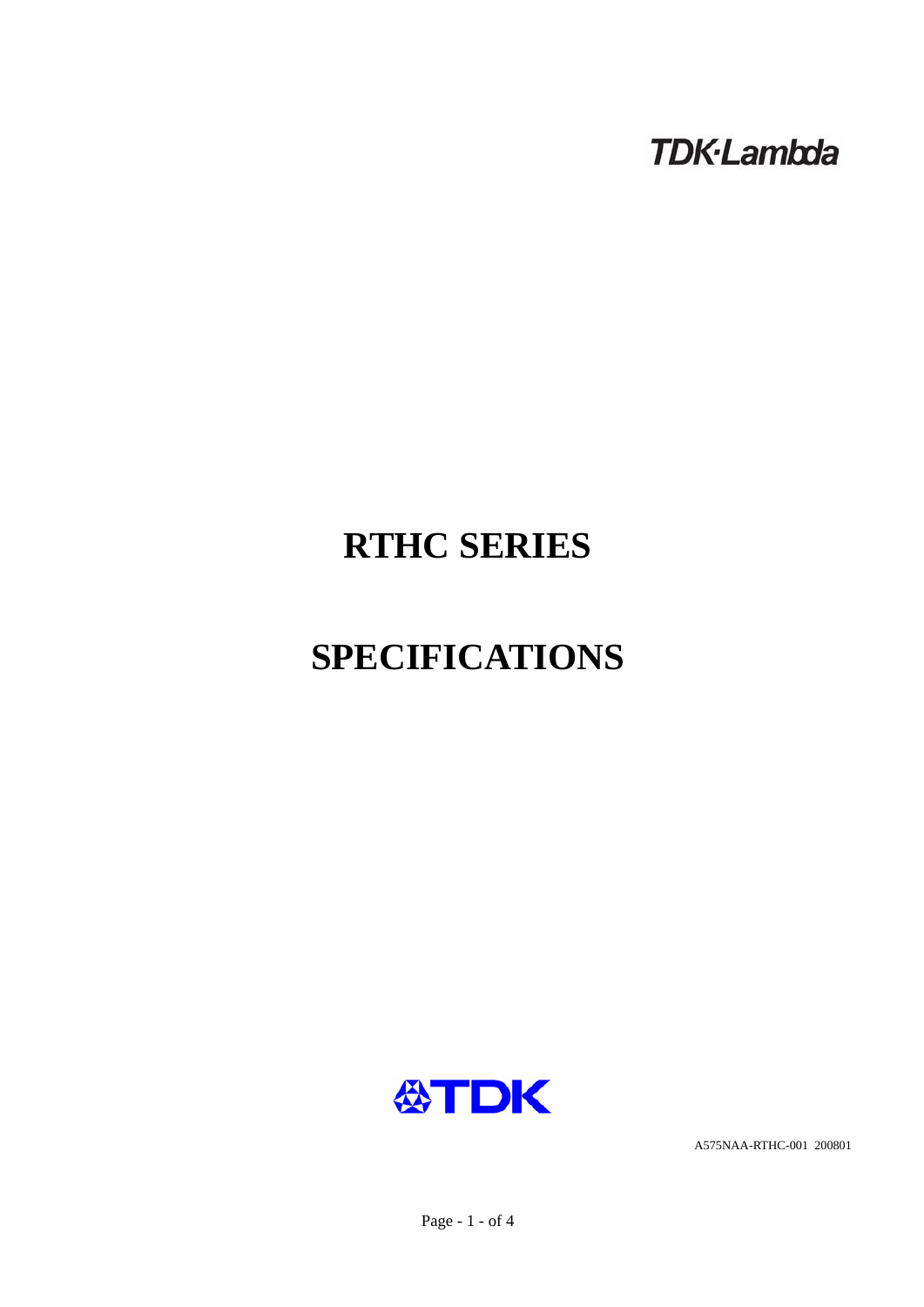### **RTHC SERIES**

## **SPECIFICATIONS**

|                | Items                                                             | Model                    | <b>RTHC-5006</b>                                                                                                         | <b>RTHC-5010</b> | <b>RTHC-5020</b> | <b>RTHC-5030</b> | <b>RTHC-5040</b> |  |
|----------------|-------------------------------------------------------------------|--------------------------|--------------------------------------------------------------------------------------------------------------------------|------------------|------------------|------------------|------------------|--|
| 1              | Rated Voltage (AC, DC)                                            | V                        | 500                                                                                                                      |                  |                  |                  |                  |  |
| 2              | Rated Current (AC, DC)                                            | $*1$<br>A                | 6                                                                                                                        | 10               | 20               | 30               | 40               |  |
| 3              | <b>Test Voltage</b><br>(terminals to base plate, 1min AC)         | V                        | 2500 at 20±15°C, 65± 20 %                                                                                                |                  |                  |                  |                  |  |
| $\overline{4}$ | <b>Isolation Resistance</b><br>(terminals to base plate, 500V DC) | $M\Omega$                | 100 min. at $20\pm15^{\circ}$ C, $65\pm20^{\circ}$ %                                                                     |                  |                  |                  |                  |  |
| 5              | Leakage Current                                                   | 500V, 60Hz<br>mA         | 5 max.                                                                                                                   |                  |                  |                  |                  |  |
| 6              | DC Resistance (both lines)                                        | $m \Omega$               | 290                                                                                                                      | 120              | 50               | 26               | 20               |  |
| 7              | Temperature Rise                                                  | $\rm ^{\circ}C$          | 35 max.                                                                                                                  |                  |                  |                  |                  |  |
| 8              | <b>Operating Temperature</b>                                      | $\rm ^{\circ}C$          | $-25 - +85$                                                                                                              |                  |                  |                  |                  |  |
| 9              | <b>Operating Humidity</b>                                         | $\overline{\phantom{a}}$ | $15 \sim 85$ % RH                                                                                                        |                  |                  |                  |                  |  |
| 10             | <b>Storage Temperature</b>                                        | $\circ$ C                | $-25 - +85$                                                                                                              |                  |                  |                  |                  |  |
| 11             | <b>Storage Humidity</b>                                           | $\overline{\phantom{a}}$ | $5 \sim 85$ % RH                                                                                                         |                  |                  |                  |                  |  |
| 12             | Vibration                                                         | $\overline{\phantom{a}}$ | Frequency: 10~55Hz Amplitude: 0.7mm, Sweep for 1 min.<br>Dimension and times : X, Y and Z directions for 0.5 hours each. |                  |                  |                  |                  |  |
| 13             | <b>Safety Standards</b><br>$\overline{a}$                         |                          | EN60939, UL1283                                                                                                          |                  |                  |                  |                  |  |
| 14             | Weight                                                            | g                        | 800                                                                                                                      | 820              | 1200             | 1200             | 2260             |  |

### **NOTE**

 \*1 Value for Ta less than 50 °C (include 50 °C) For Ta more than 50 °C (not include 50 °C) According to the derating curve shown on the right.



#### **CAUTION**

·Specifications which provide more details for the proper and safe use of the described product are available upon request.

·All specification are subject to change without notice.

A575NAA-RTHC-001 200801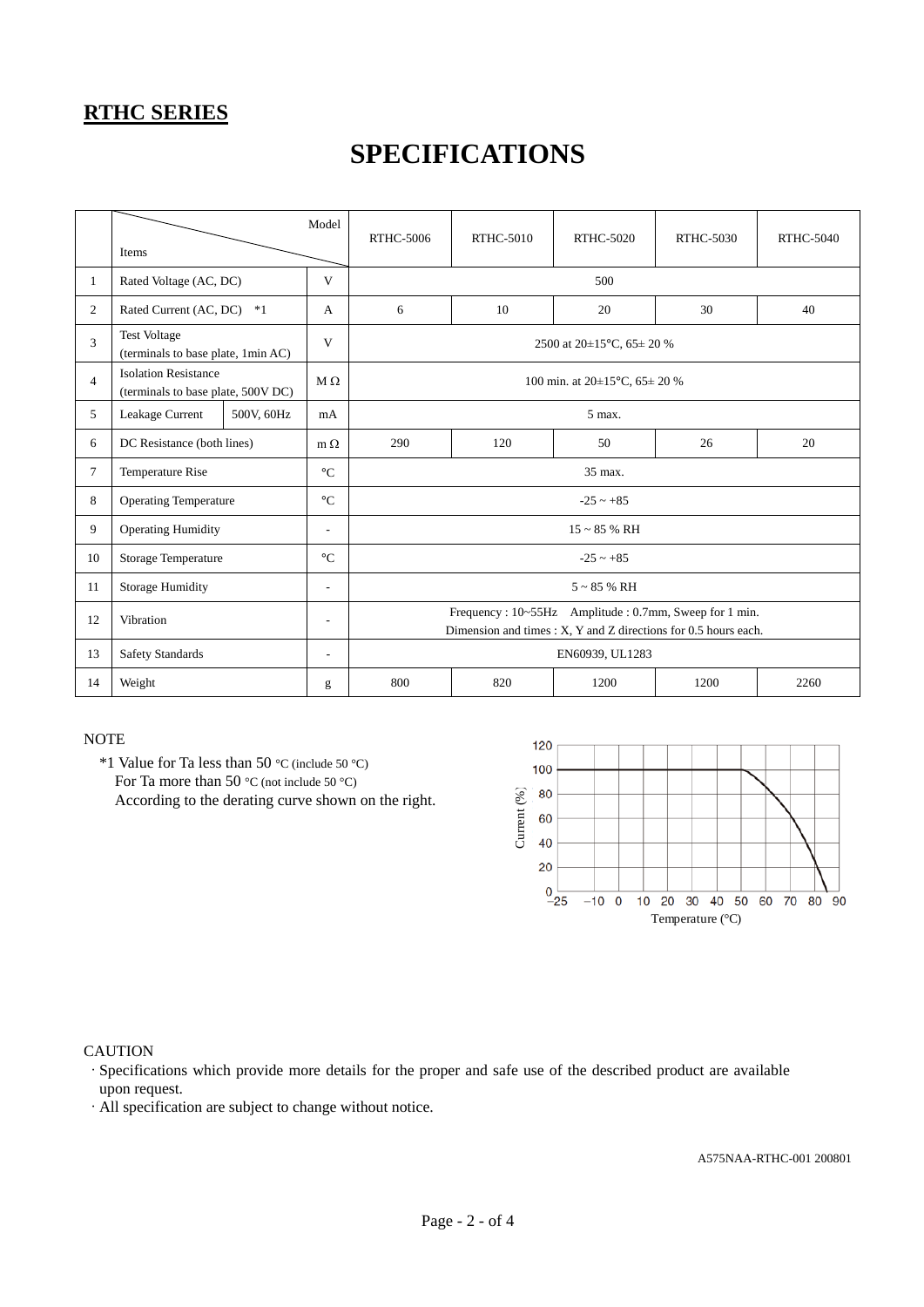### **RTHC SERIES**

## **SPECIFICATIONS**

|                | Model<br>Items                                                    |            |                          | <b>RTHC-5050</b>                                                                                                         | <b>RTHC-5060</b> | <b>RTHC-5080</b> | <b>RTHC-5100</b> | <b>RTHC-5150</b> |  |
|----------------|-------------------------------------------------------------------|------------|--------------------------|--------------------------------------------------------------------------------------------------------------------------|------------------|------------------|------------------|------------------|--|
| $\mathbf{1}$   | Rated Voltage (AC, DC)                                            |            | V                        | 500                                                                                                                      |                  |                  |                  |                  |  |
| 2              | Rated Current (AC, DC)<br>$*1$                                    |            | A                        | 50                                                                                                                       | 60               | 80               | 100              | 150              |  |
| 3              | <b>Test Voltage</b><br>(terminals to base plate, 1min AC)         |            | V                        | 2500 at 20±15°C, 65± 20 %                                                                                                |                  |                  |                  |                  |  |
| $\overline{4}$ | <b>Isolation Resistance</b><br>(terminals to base plate, 500V DC) |            | $M \Omega$               | 100 min. at $20\pm15^{\circ}$ C, $65\pm20\%$                                                                             |                  |                  |                  |                  |  |
| 5              | Leakage Current                                                   | 500V, 60Hz | mA                       | 5 max.                                                                                                                   |                  |                  |                  |                  |  |
| 6              | DC Resistance (both lines)                                        |            | $m \Omega$               | 14                                                                                                                       | 10               | 10               | 8                | 6                |  |
| $\tau$         | Temperature Rise                                                  |            | $\rm ^{\circ}C$          | 35 max.                                                                                                                  |                  |                  |                  |                  |  |
| 8              | <b>Operating Temperature</b>                                      |            | $\rm ^{\circ}C$          | $-25 - +85$                                                                                                              |                  |                  |                  |                  |  |
| 9              | <b>Operating Humidity</b>                                         |            | $\overline{\phantom{a}}$ | $15 \sim 85$ % RH                                                                                                        |                  |                  |                  |                  |  |
| 10             | Storage Temperature                                               |            | $\rm ^{\circ}C$          | $-25 - +85$                                                                                                              |                  |                  |                  |                  |  |
| 11             | <b>Storage Humidity</b>                                           |            | $\overline{\phantom{a}}$ | $5 \sim 85$ % RH                                                                                                         |                  |                  |                  |                  |  |
| 12             | Vibration                                                         |            | $\overline{\phantom{a}}$ | Frequency: 10~55Hz Amplitude: 0.7mm, Sweep for 1 min.<br>Dimension and times : X, Y and Z directions for 0.5 hours each. |                  |                  |                  |                  |  |
| 13             | <b>Safety Standards</b><br>$\overline{\phantom{a}}$               |            | EN60939, UL1283          |                                                                                                                          |                  |                  |                  |                  |  |
| 14             | Weight                                                            |            | g                        | 2260                                                                                                                     | 2260             | 7400             | 7800             | 12000            |  |

### **NOTE**

 \*1 Value for Ta less than 50 °C (include 50 °C) For Ta more than 50 °C (not include 50 °C) According to the derating curve shown on the right.



#### **CAUTION**

- ·Specifications which provide more details for the proper and safe use of the described product are available upon request.
- ·All specification are subject to change without notice.

A575NAA-RTHC-001 200801